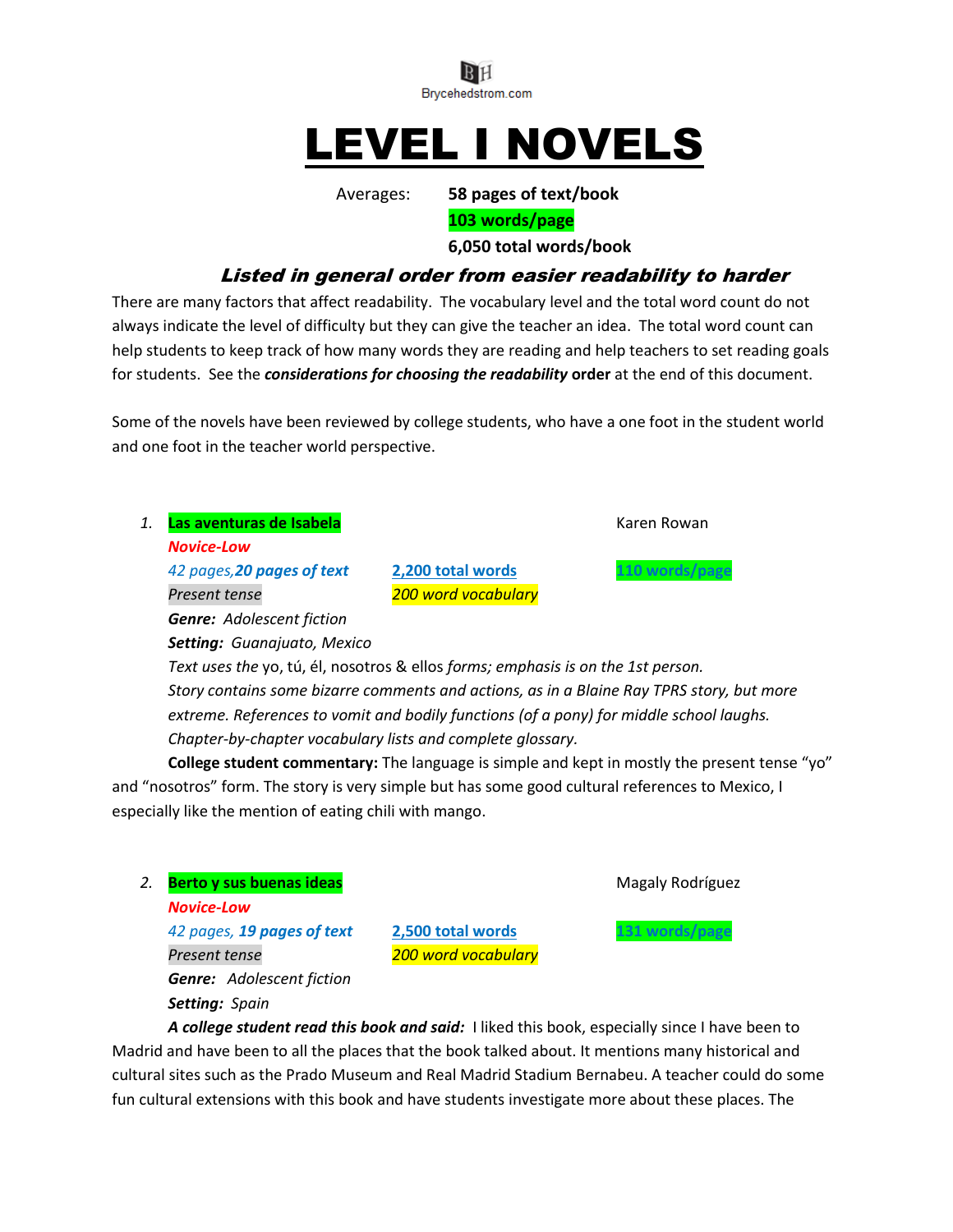reading level of this book was easy and chapters were broken up nicely to describe the different sites visited by Berto.

| 3. | Isabela captura un congo<br><b>Novice-Low</b>                                                                    |                                          | Karen Rowan    |
|----|------------------------------------------------------------------------------------------------------------------|------------------------------------------|----------------|
|    | 72 pages, 34 pages of text<br>Present tense<br><b>Genre:</b> Juvenile fiction<br>Setting: Costa Rica             | 3,500 total words<br>350 word vocabulary | 103 words/page |
| 4. | Carl no quiere ir a México<br><b>Novice-Low</b>                                                                  |                                          | Karen Rowan    |
|    | 46 pages, 37 pages of text<br>Present tense<br><b>Genre:</b> Juvenile fiction<br>Setting: Mexico                 | 5,000 total words<br>350 word vocabulary | 135 words/page |
| 5. | <b>Tumba</b><br><b>Novice-Mid</b>                                                                                |                                          | Mira Canion    |
|    | 64 pages, 25 pages of text<br>Present tense<br><b>Genre:</b> Realistic fiction/mystery<br><b>Setting: Mexico</b> | 3,500 total words<br>100 word vocabulary | 140 words/page |

*Explains traditional Mexican beliefs about death and the afterlife, including a spirit entering a cat, but the "ghosts" in this novel are not the scary, supernatural type—more like Scooby-Doo. Encourages friendships, artistic ability, and standing up to bullies. References to actual historical events. This is a good one to use around the Day of the Dead.*

| 6. | Piratas del Caribe y el mapa secreto                |                     | Mira Canion&Carol Gaab |
|----|-----------------------------------------------------|---------------------|------------------------|
|    | <b>Novice-Mid</b>                                   |                     |                        |
|    | 53 pages, 51 pages of text                          | 6,800 total words   |                        |
|    | Present tense                                       | 200 word vocabulary |                        |
|    | <b>Genre:</b> Historically-base adventure (fiction) |                     |                        |
|    | <b>Setting: Caribbean</b>                           |                     |                        |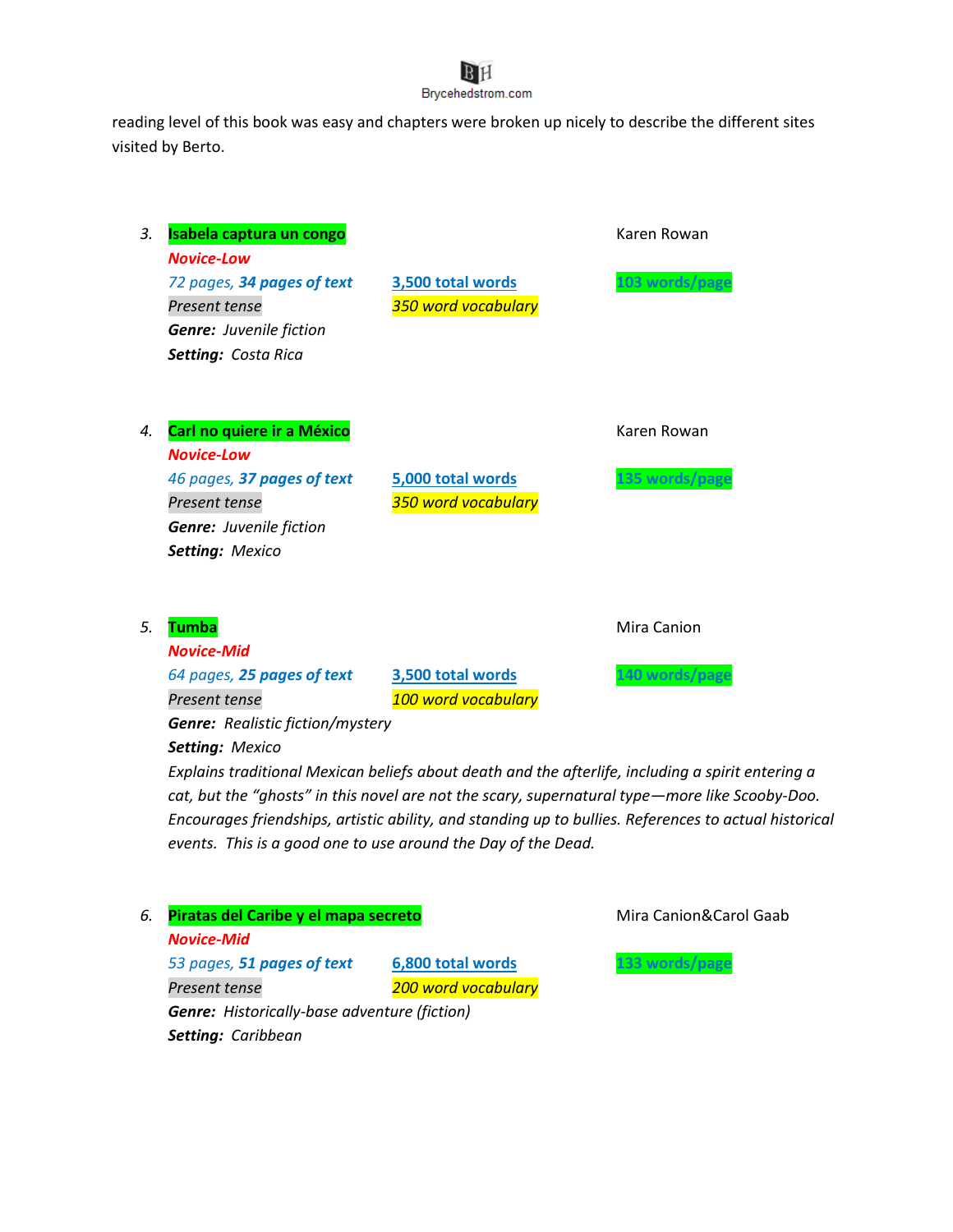# *7.* **Agentes secretos y el mural de Picasso** Mira Canion

*Novice-Mid*

*Setting: Spain*

*84 pages, 47 pages of text* **4,700 total words 100 words/page** *Present tense 100 word vocabulary Genre: Realisticfiction*

*Quality photos of Spain. Famous artwork "Guernica" by Pablo Picasso. Real history in real Spanish—this is as close as is gets to authentic literature for beginning level I students.*

**College student commentary:** This is a great novice book. It is simple present tense with some subjunctive and negative commands even. But it flows well, seems more like a real story and less like a forced novice book. It also has great cultural and historical ties. Before reading, it might be good to explain a bit about Franco to students so they understand the context and meaning of the Guernica better.

| 8.                                                                                                                                                                                                                                                                                                                                                                                                                                                                                                         | <b>Pobre Ana</b>                                                      |                                        | <b>Blaine Ray</b> |
|------------------------------------------------------------------------------------------------------------------------------------------------------------------------------------------------------------------------------------------------------------------------------------------------------------------------------------------------------------------------------------------------------------------------------------------------------------------------------------------------------------|-----------------------------------------------------------------------|----------------------------------------|-------------------|
|                                                                                                                                                                                                                                                                                                                                                                                                                                                                                                            | <b>Novice-Mid</b>                                                     |                                        |                   |
|                                                                                                                                                                                                                                                                                                                                                                                                                                                                                                            | 39 pages, 39 pages of text                                            | 6,000 total words                      | 54 words/page     |
|                                                                                                                                                                                                                                                                                                                                                                                                                                                                                                            | Present tense                                                         | 300 word vocabulary                    |                   |
|                                                                                                                                                                                                                                                                                                                                                                                                                                                                                                            | <b>Genre:</b> Adolescent fiction                                      |                                        |                   |
|                                                                                                                                                                                                                                                                                                                                                                                                                                                                                                            | <b>Setting: California/Tepic, Mexico</b>                              |                                        |                   |
| The situations are predictable and the story is thin, but this actually helps under confident<br>beginning readers to understand the text. Because the action takes place in Mexico there are<br>many opportunities for the teacher to add more culture—you could talk for a couple of days<br>about just the places and situations alluded to in chapter four, for example. The main character<br>actually develops and changes in the story, as do many students that have the opportunity to<br>travel. |                                                                       |                                        |                   |
| 9.                                                                                                                                                                                                                                                                                                                                                                                                                                                                                                         | <b>El nuevo Houdini</b>                                               |                                        | Carol Gaab        |
|                                                                                                                                                                                                                                                                                                                                                                                                                                                                                                            | <b>Novice-Mid</b>                                                     |                                        |                   |
|                                                                                                                                                                                                                                                                                                                                                                                                                                                                                                            | 62 pages, 43 pages of text                                            | 5,600 total words                      | 130 words/pag     |
|                                                                                                                                                                                                                                                                                                                                                                                                                                                                                                            | Two versions in one book: Present on one side & Past on the flip side |                                        |                   |
|                                                                                                                                                                                                                                                                                                                                                                                                                                                                                                            |                                                                       | 200 word vocabulary, plus 100 cognates |                   |
|                                                                                                                                                                                                                                                                                                                                                                                                                                                                                                            | <b>Genre:</b> Humor (adolescent fiction)                              |                                        |                   |
|                                                                                                                                                                                                                                                                                                                                                                                                                                                                                                            | Setting:USA                                                           |                                        |                   |
|                                                                                                                                                                                                                                                                                                                                                                                                                                                                                                            | Many cute half page cartoons.                                         |                                        |                   |

**10. Rival** Mira Canion *Novice-Mid*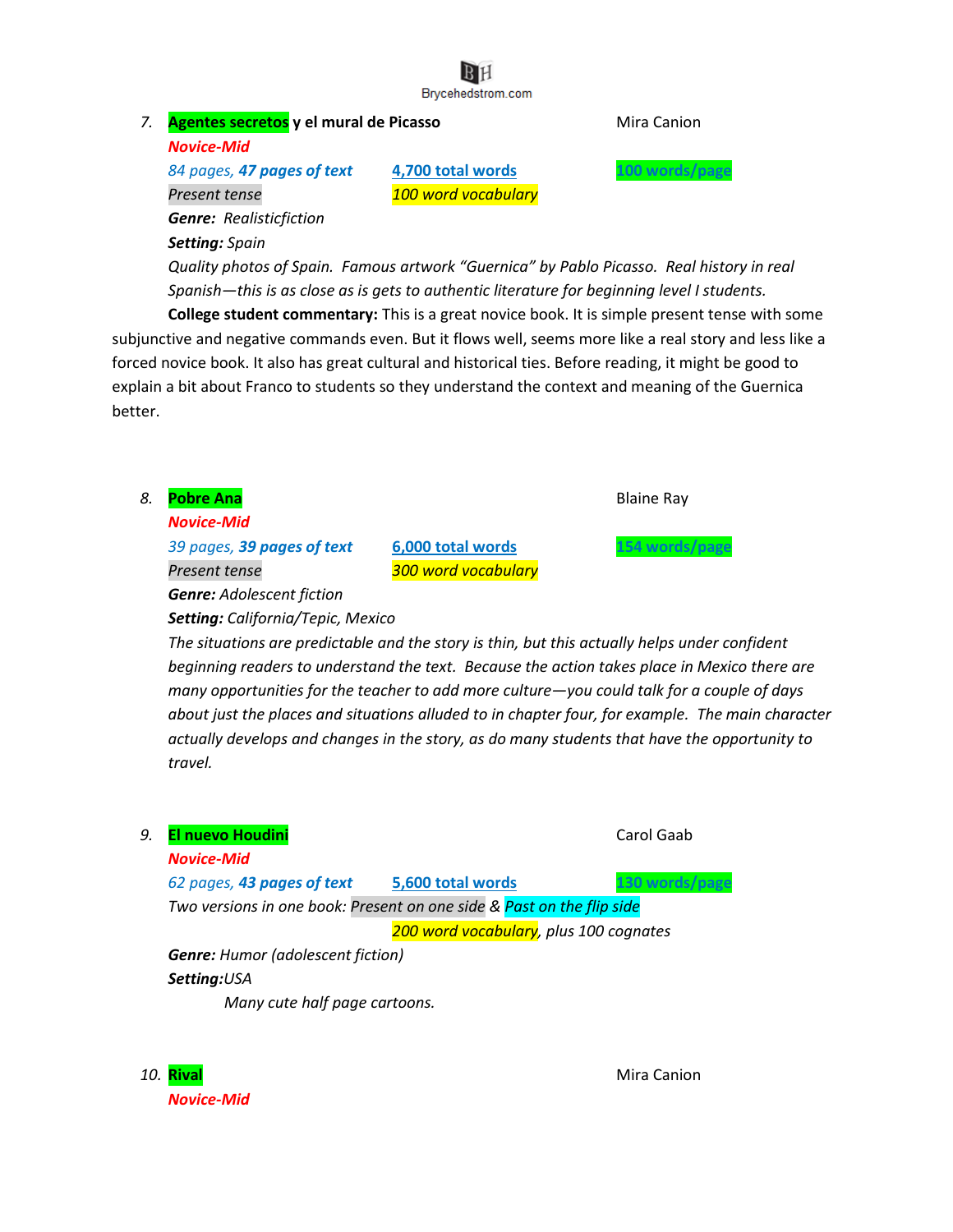*88 pages, 38 pages of text* **5,400 total words 142 words/page** *Past tense narration, present tense conversations; 100 word vocabulary*

*Genre: Realistic historical fiction Setting: Medieval Spain*

*This story involves real history and events portraying the religious conflict between Muslims and Christians in medieval Spain. Some cognates for unfamiliar words like* acueducto & comandante *may need explaining. Simple vocabulary makes the story accessible to lower levels despite past tense. The unfamiliar historical plot elements may make the reading more difficult for students than the 100-word vocabulary might imply.*



*Setting: Morelia, Mexico & Lafayette, Colorado*

*This is the story of the adventures surrounding a girl's* quinceañera *and dangerous Mexican drug cartel elements. The unfamiliar drug war plot elements and the past tense narration may make the reading more difficult for students than the 140-word vocabulary might imply. But the simple vocabulary makes the story accessible to lower levels despite past tense. Black and white photographs of the Mexican and Colorado settings throughout the book add greatly to enriching student understanding of the text.*



*Novice-Low 67 pages/ 66 pages of text* **6,500 total words 98 words/page** *1st person, present tense 200 word vocabulary Genre:Biography, Non-fiction Setting:Guatemala/USA*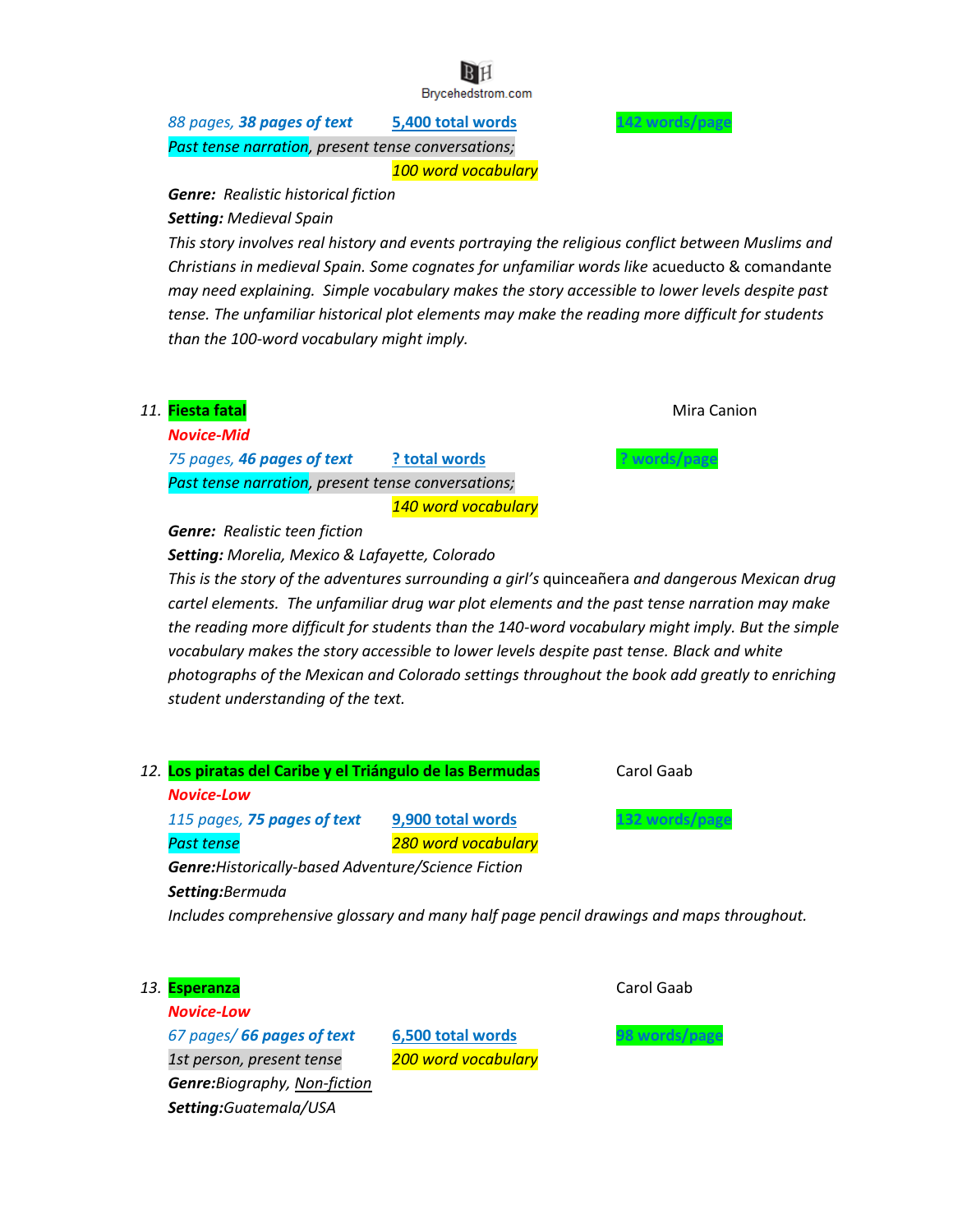

*The unusual first person narration style and the unfamiliarity with the content (unions, strikesand political asylum) may make this difficult for some level I students to understand, despite the tightly controlled vocabulary. This is a hope-filled novel; every chapter ends with the word* esperanza *(hope)*.

**A college student read this book and said:** This book was fun and did not have the feel of a beginning level book that is somewhat forced narratively so as to use only simple grammar and vocabulary. The reading level is a bit more advanced but still comprehensible for a novice. The plot did feel a bit complicated, as it is very fast moving. I enjoyed this story because it felt like a real story and is extremely relevant to real life situations going on in Central America.



*Genre: Adolescent fiction*

*Setting: Panajachel, Guatemala / Ventura, California*

*Deals with discrimination against Latinos in the US and the benefit of not reacting in anger to those that provoke. This novel contains more authentic cultural references than many beginning novels, especially in chapters 1, 2 & 3. Some students may assume that this is the same Patricia mentioned as Ana's friend in Pobre Ana, which will need to be corrected.*

| 16. Felipe Alou: Desde los valles a las montañas |                     | Carol Gaab     |
|--------------------------------------------------|---------------------|----------------|
| <b>Novice-Low</b>                                |                     |                |
| 60 pages, 44 pages of text                       | 5,900 total words   | 134 words/page |
| <b>Past tense</b>                                | 150 word vocabulary |                |
| <b>Genre:</b> Biography (Non-Fiction)            |                     |                |
| <b>Setting:</b> Dominican Republic               |                     |                |

*Many half pages of text due to drawings and photographs.This is the real-life story of a pioneer in major league baseball, and the catalyst for the baseball phenomenon in the Dominican Republic. Unfamiliarity with baseball, discrimination and issues about civil rights may make this*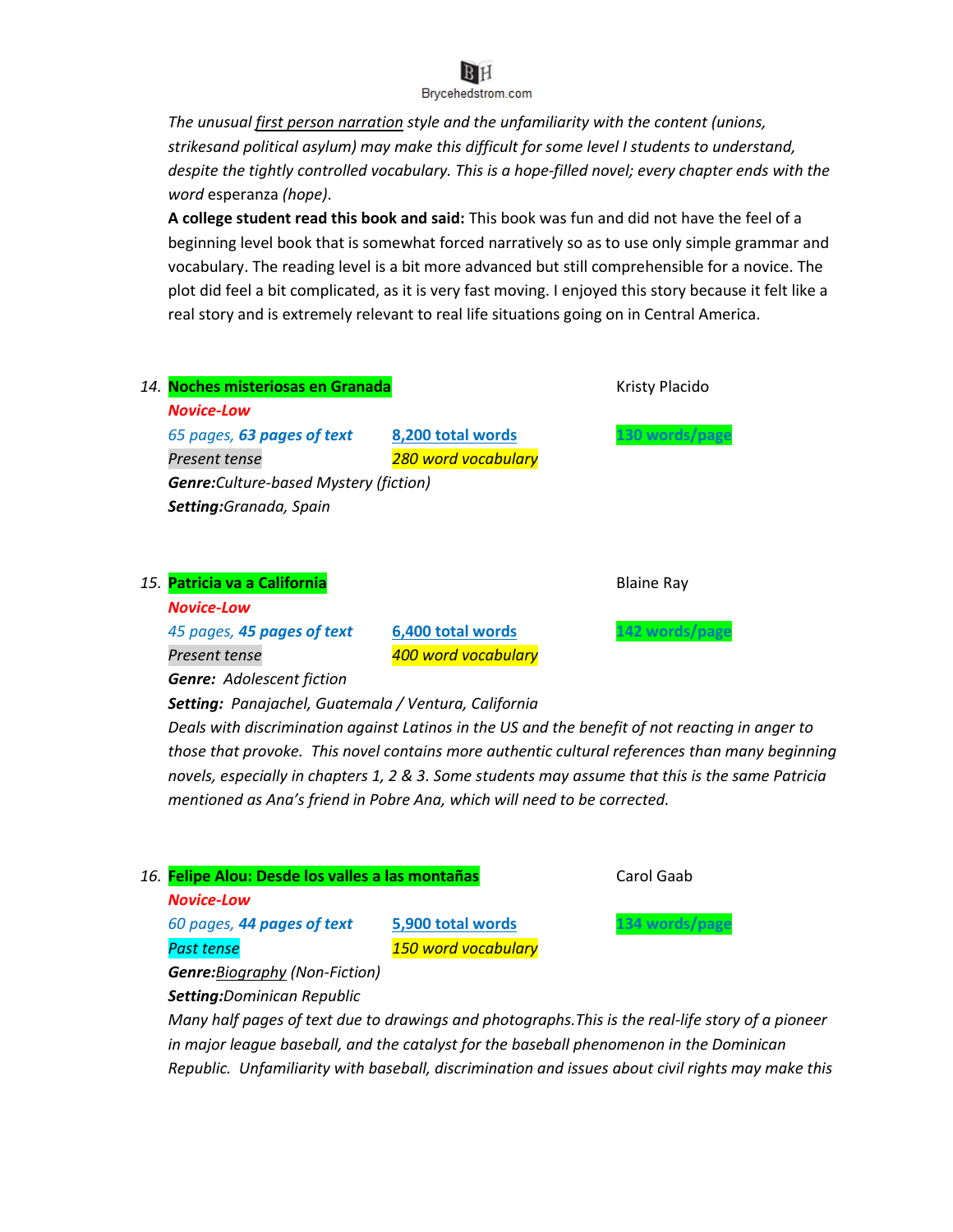*story harder for some students to understand, despite the controlled vocabulary and liberal use of cognates. There are quality line drawings and authentic photographs throughout the book.*

# *17.* **Casi se muere**

#### *Novice-Low*

*43 pages, 43 pages with text* **5,800 total words 135 words/page** *Present tense 400 word vocabulary*

*Genre: Adolescent fiction*

*Setting:California / Temuco, Chile*

*This is the book that started the recent phenomenon of interesting, comprehensible and cultural novels for level I students. The story deals with travel, bullying issues and dating. Some of the American pop cultural references seem a bit dated now.*

# **18. Amigos detectives Amigos detectives Patricia Verano**

*Novice-Mid*

*73 pages, 44 pages with text* **7,000 total words 159 words per full page**

*Present tense 400 word vocabulary Genre: Culture-based adolescent mystery fiction*

*Setting:Bolivia, Lake Titicaca*

*Narration is in the first person, which may take some getting used to by some students, but provides many repetitions with the "yo" form. Has several charcoal drawings, many of animals mentioned in the story.*

| 19.                                            | La vampirata                 |                     | Mira Canion                     |
|------------------------------------------------|------------------------------|---------------------|---------------------------------|
|                                                | <b>Novice-Low</b>            |                     |                                 |
|                                                | 71 pages, 41 pages of text   | 5,600 total words   | 137 words/page                  |
|                                                | <b>Past tense</b>            | 240 word vocabulary |                                 |
|                                                | <b>Genre:</b> fiction        |                     |                                 |
|                                                | <b>Setting: Colombia</b>     |                     |                                 |
|                                                |                              |                     |                                 |
|                                                |                              |                     |                                 |
| 20.                                            | El primer trabajo de Roberto |                     | Laura Stade, Teacher'sDiscovery |
|                                                | <b>Novice-Mid</b>            |                     |                                 |
|                                                | 47 pages, 35 pages with text | 5,500 total words   | 57 words per full page          |
|                                                | Present tense                | 200 word vocabulary |                                 |
| <b>Genre:</b> Culture-based adolescent fiction |                              |                     |                                 |
|                                                | <b>Setting:</b> Puerto Rico  |                     |                                 |
|                                                |                              |                     |                                 |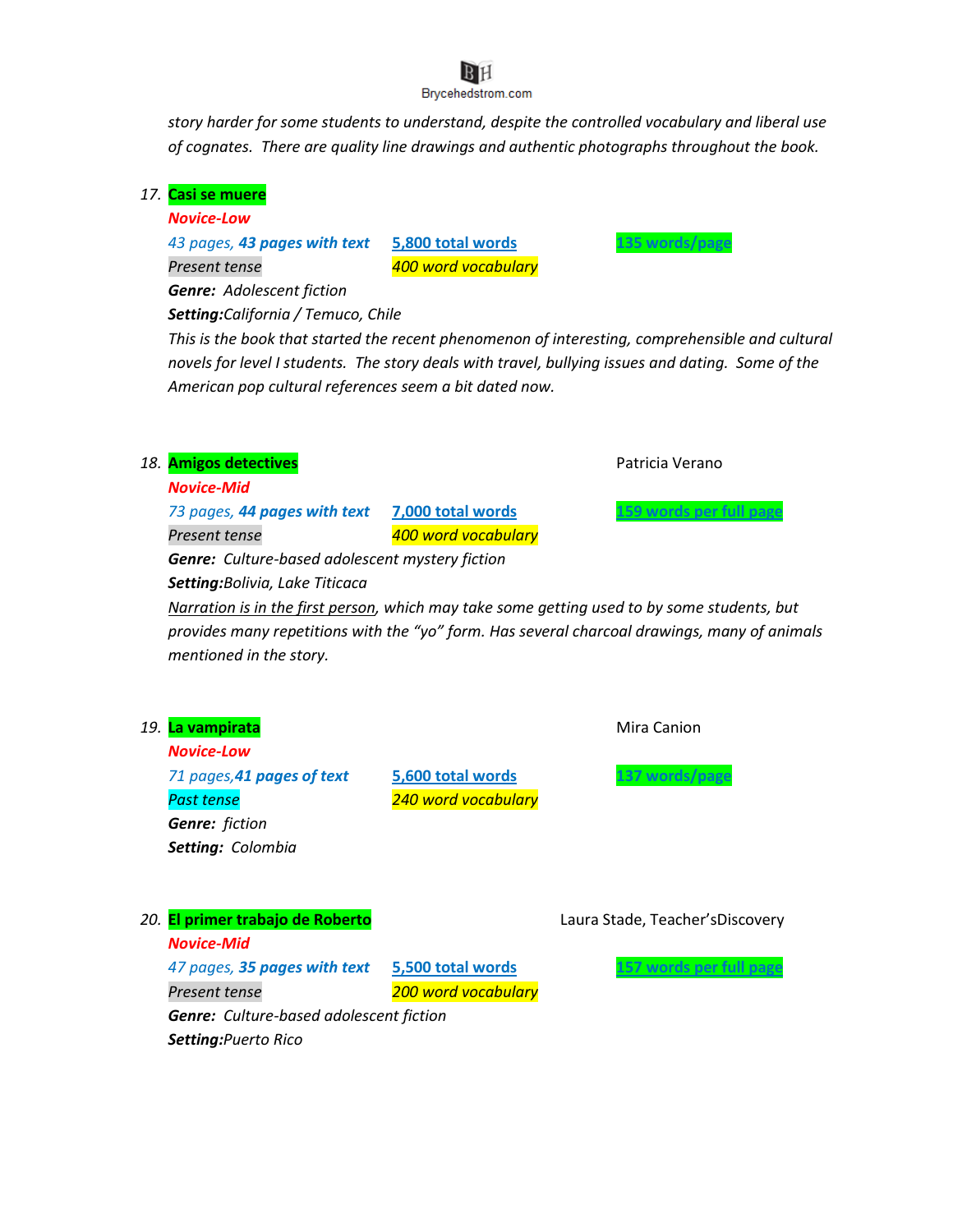*The back cover says that the vocabulary is 200 first-year vocabulary words, but it seems harder than that. Narration is in the first person and so provides many repetitions with "yo" form verbs. There are several blank pages in the book. No illustrations. No glossary.*

| 21. | Robo en la noche                               |                              | Kristy Placido               |  |
|-----|------------------------------------------------|------------------------------|------------------------------|--|
|     | <b>Novice-Mid</b>                              |                              |                              |  |
|     | 74 pages, 64 pages of text                     | 8,400 total words(each side) | 131 words/page               |  |
|     | Present on one side & Past on the flip side    |                              |                              |  |
|     |                                                | 400 word vocabulary          |                              |  |
|     | <b>Genre:</b> Culture-based fiction            |                              |                              |  |
|     | <b>Setting:Costa Rica</b>                      |                              |                              |  |
|     |                                                |                              |                              |  |
|     | 22. Pío Pista                                  |                              | <b>Michael Miller</b>        |  |
|     | <b>Novice-Mid</b>                              |                              |                              |  |
|     | <b>48 pages</b>                                | 9,900 total words            | 206 words/page               |  |
|     | Present tense                                  | 400word vocabulary           |                              |  |
|     | <b>Genre:</b> Adolescent mystery/humor fiction |                              |                              |  |
|     | <b>Setting: Puerto Rico</b>                    |                              |                              |  |
|     |                                                |                              |                              |  |
|     |                                                |                              |                              |  |
|     | 23. El viaje de su vida                        |                              | Lisa Ray Turner & Blaine Ray |  |

| <b>Novice-Mid</b>                                                           |                           |                |
|-----------------------------------------------------------------------------|---------------------------|----------------|
| 44 pages, 44 pages of text                                                  | 6,400 total words         | 145 words/page |
| Present tense                                                               | <b>500word vocabulary</b> |                |
| <b>Genre:</b> Adolescent culture-based mystery (fiction)                    |                           |                |
| <b>Setting:</b> Cruise ship in the Caribbean /Cancun / Chichen Itza, Mexico |                           |                |
| This is a mystery solving the theft of a valuable Mayan necklace.           |                           |                |

24. **Pobre Ana bailó tango P. Verano, V. Moscoso, Blaine Ray** 

*Novice-Mid 49 pages,38 pages of text* **9,100 total words 239 words/page**

*Past tense 600 word vocabulary*

*Genre:Realistic, culture-based adolescent fiction Setting:Argentina/ Tango school*

*This is the same "Pobre Ana" character of* Pobre Ana, Casi se muere, *and* ¡Viva el toro! *This time she is in Argentina and learning to dance the tango. This book will be easier if students have read the previous books by Blaine Ray because they will be familiar with the vocabulary and storytelling style of the author.*

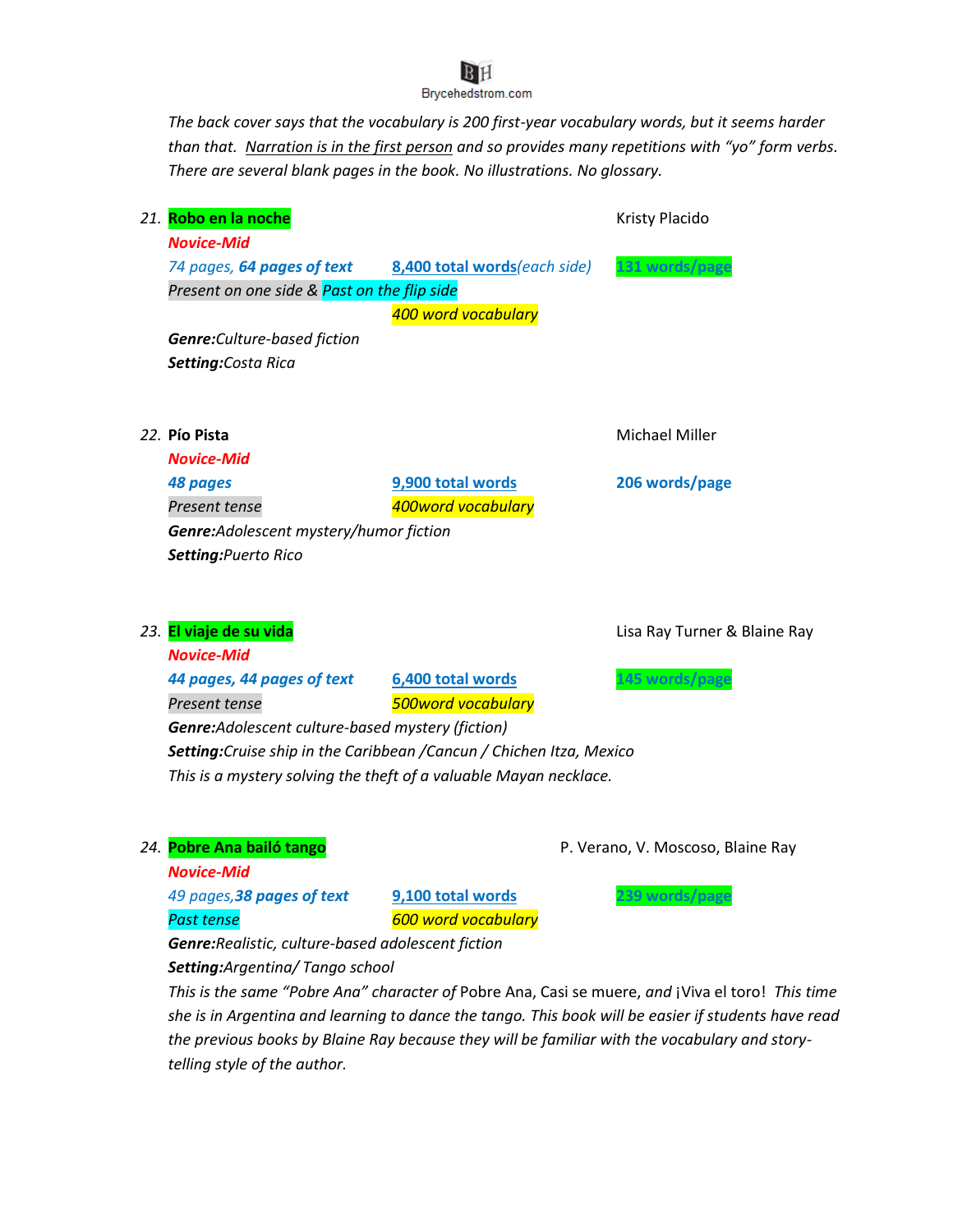

# LEVEL II NOVELS

Averages: **67 pages /book**

**140 words/page**

**9,400 words/book**

# Listed in order from easier readability to harder

*Novice-Mid 58 pages* **9,100 total words 157 words/page** *Past tense Genre:Culturally-based fiction Setting:El Salvador*

*25.* **Mi propio auto** Lisa Ray Turner & Blaine Ray

26. Los Baker van a Perú **Nathaniel Kirby** Nathaniel Kirby

*Novice–Mid 51 pages* **7,000 total words 137 words/page** *Past and present tense Genre:Adolescent fiction Setting:Peru*

*Novice-Mid 52 pages* **8,600 total words 165 words/page** *Past tense Genre:Fiction Setting:Costa Rica*

*Novice-Mid 60 pages* **8,900 total words 148 words/page** *Past tense Genre:Culture-based fiction Setting:Puerto Rico Travel/TL Beliefs*

*27.* **¿Dóndeestá Eduardo?** Lisa Ray Turner & Blaine Ray

*28.* **El viaje perdido** Lisa Ray Turner & Blaine Ray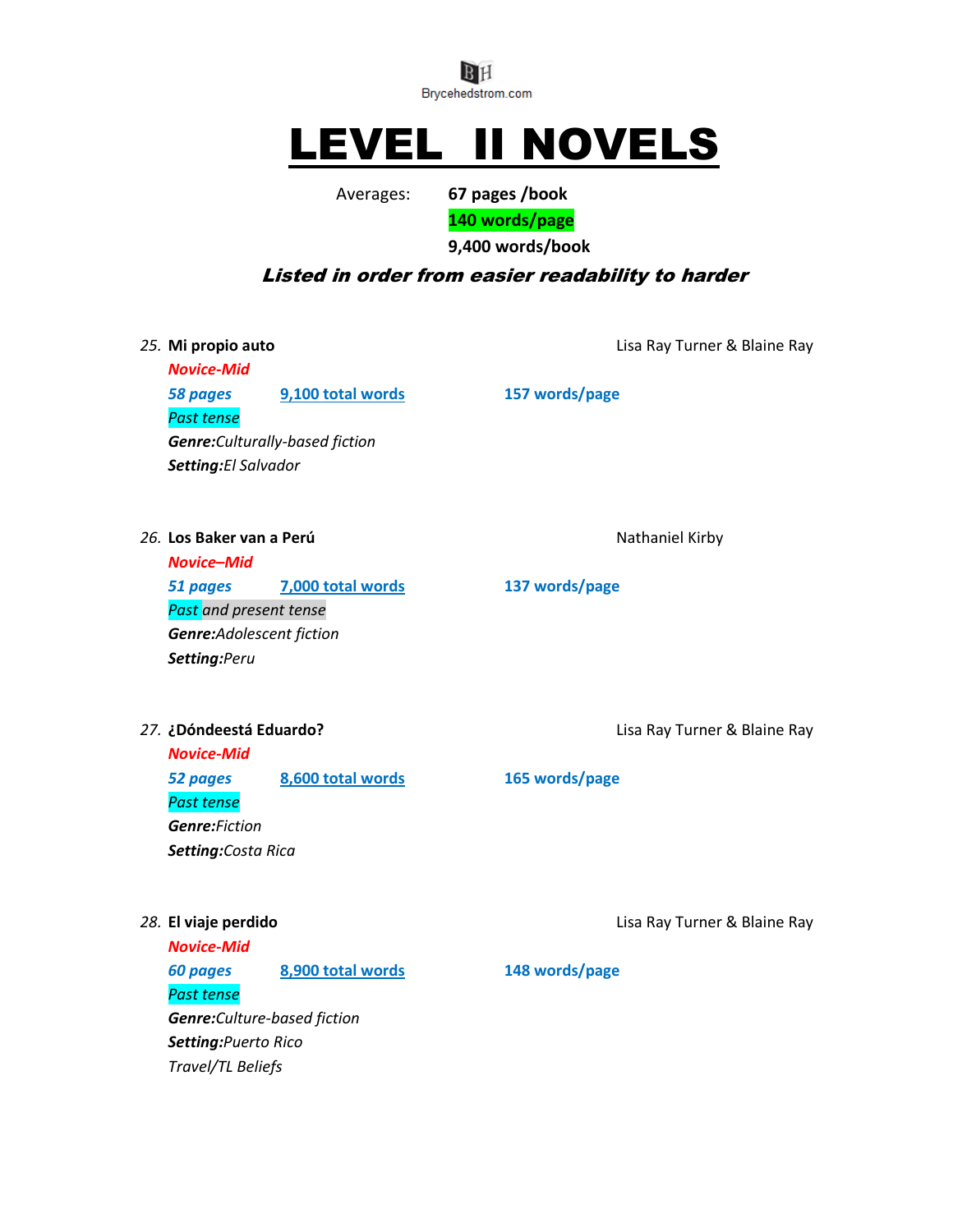

*Novice-Mid Past tense*

*29.* **Viva el toro** Lisa Ray Turner & Blaine Ray

## *60 pages* **8,000 total words 133 words/page**

*Genre: Realistic culture-based fiction Setting: Spain/Bullfighting*

Ana, from Pobre Ana, Casi se muere & Pobre Ana bailó tango, is at it again. This time she is visiting Seville, Spain. There are references to many famous sites in Seville that could promote further study and discussion. The plot involves both sides of the bullfighting issue—the cruelty and the historic artistry—sure to generate energetic discussions in class.

*30.* **Sueños de la isla** JJ Hill, Marissa Smith, Roberta Price

*Novice-High 39 pages* **7,000 total words 179 words/page** *Past tense Genre: Culture-based sports fiction Setting: Dominican Republic*

### 31. La maldición de la cabeza reducida **Nathaniel Kirby** Nathaniel Kirby

*Novice-High 58 pages* **7,200 total words 124 words/page** *Past tense Genre: Fiction Setting: Peru*

**32. Rebeldes de Tejas** Mira Canion

*Novice-High 90 pages* **10,700 total words 119 words/page** *Past tense Genre: Historical fiction Setting: Mexico & Texas*

**College student commentary:** I liked this book. It uses the past tense more and is a bit more advanced. This book is valuable because of the many extensions that could be made with it to history. Reading it made me want to brush up on my history and review the story of the Alamo and Santa Ana.

**33. Problemas en paraíso** Carol Gaab *Intermediate–Low*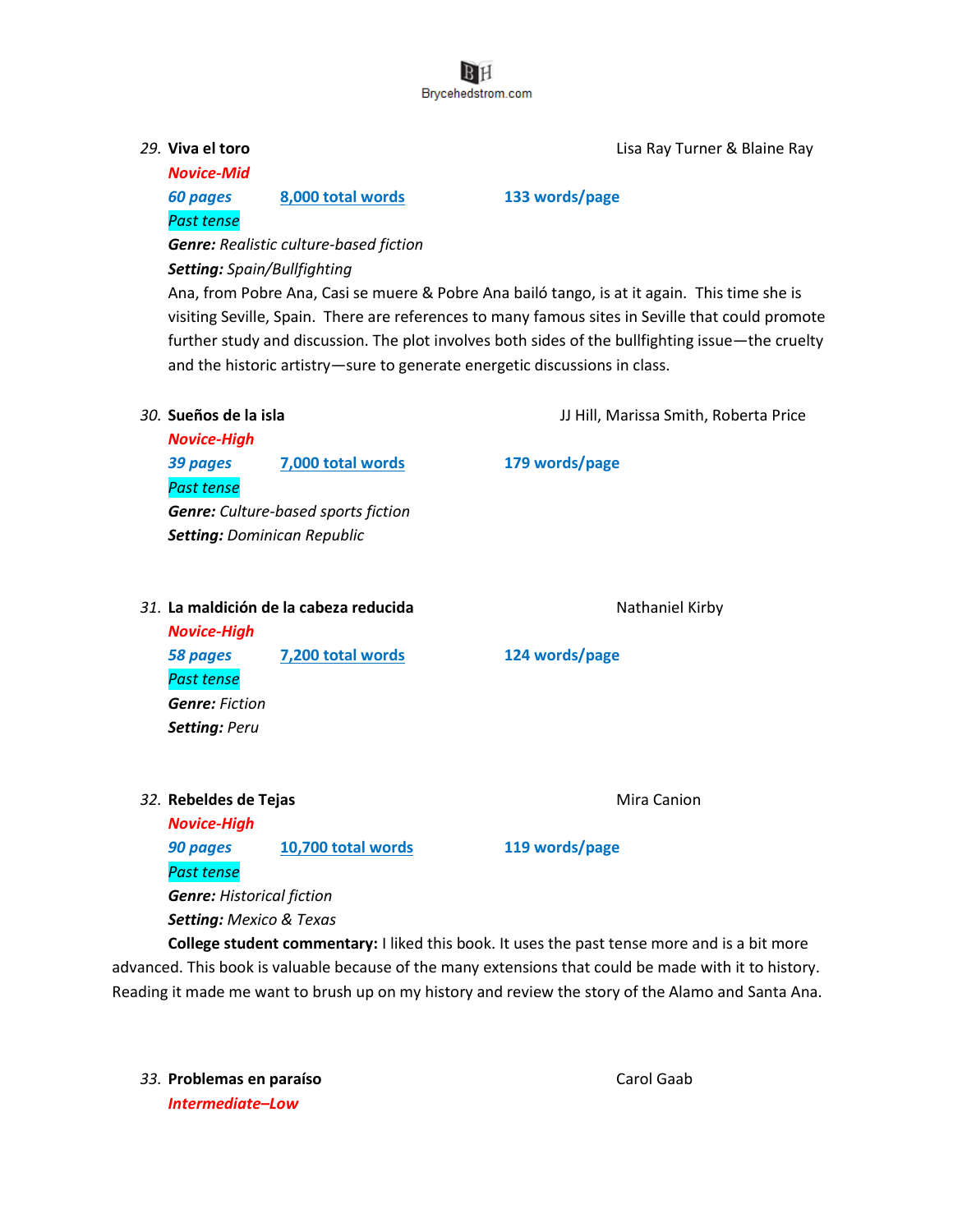# $\begin{array}{c}\n\text{B H}\n\\ \text{Bycehedstrom.com}\n\end{array}$

*72 pages* **8,500 total words 118 words/page** *Past tense 350 word vocabulary, 100's of cognates*

*Genre: fiction*

*Setting: Mexico*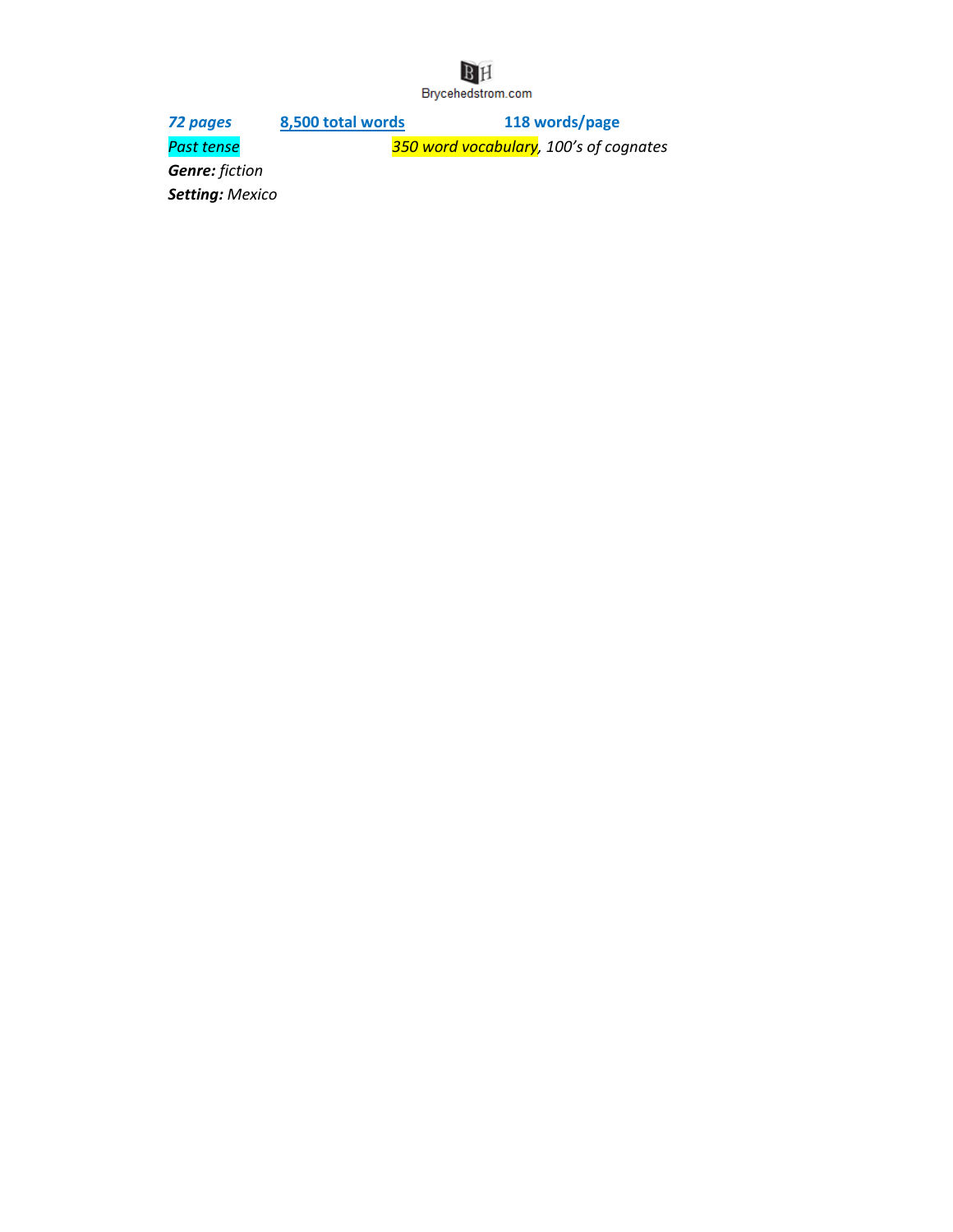

# LEVEL III NOVELS

# Listed in order from easier readability to harder

#### *34.* **Los ojos de Carmen** Verónica Moscoso

*Intermediate–Low*

*47 pages, 44 pages of text* **7,500 total words 170 words/page**

# *Past tense*

# *Genre: Realistic adolescent fiction, with many accurate cultural components Setting: Ecuador*

My students liked this book, perhaps because it is rather short and they were able to read it on their own relatively easily. A boy travels to see relatives in Ecuador and learns that his life in the US is as sheltered as that of his upper class cousins. He is determined to photograph the "real" Ecuador. When he sees a poor girl with the most mysterious and piercing eyes, he tries to meet her again to help her. The descriptions of the eyes (pp. 21, 23, 26, 36, 40, 43 & 46) bring to mind the haunting photo of the Afghan girl in the June 1985 edition of National Geographic magazine. There are some references to the Galapagos Islands, which could be used as a spring board for further study. There are many references to class distinctions which can generate class discussions. A further teaching resource could be the film María Llena de Gracia, due the plot element of poverty and working in the flower factories in Ecuador. There are 18 versions of the phrase "darse cuenta de" in the book.

## *35.* **Vida o muerte en el Cusco** Lisa Ray Turner & Blaine Ray

*61 pages Intermediate-Low Past tense; Fiction; Peru Genre: Setting:*

## **36. Vida y muerte en la marasalvatruchas** Anónimo

*Intermediate-Low 51 pages* **7,600 words 149 words/page** *Biography Genre: Setting:*

*37.* **La corza blanca** *(Santillana Press, vocabularycontrollededition)* Gustavo Adolfo Bécquer *Intermediate–Low*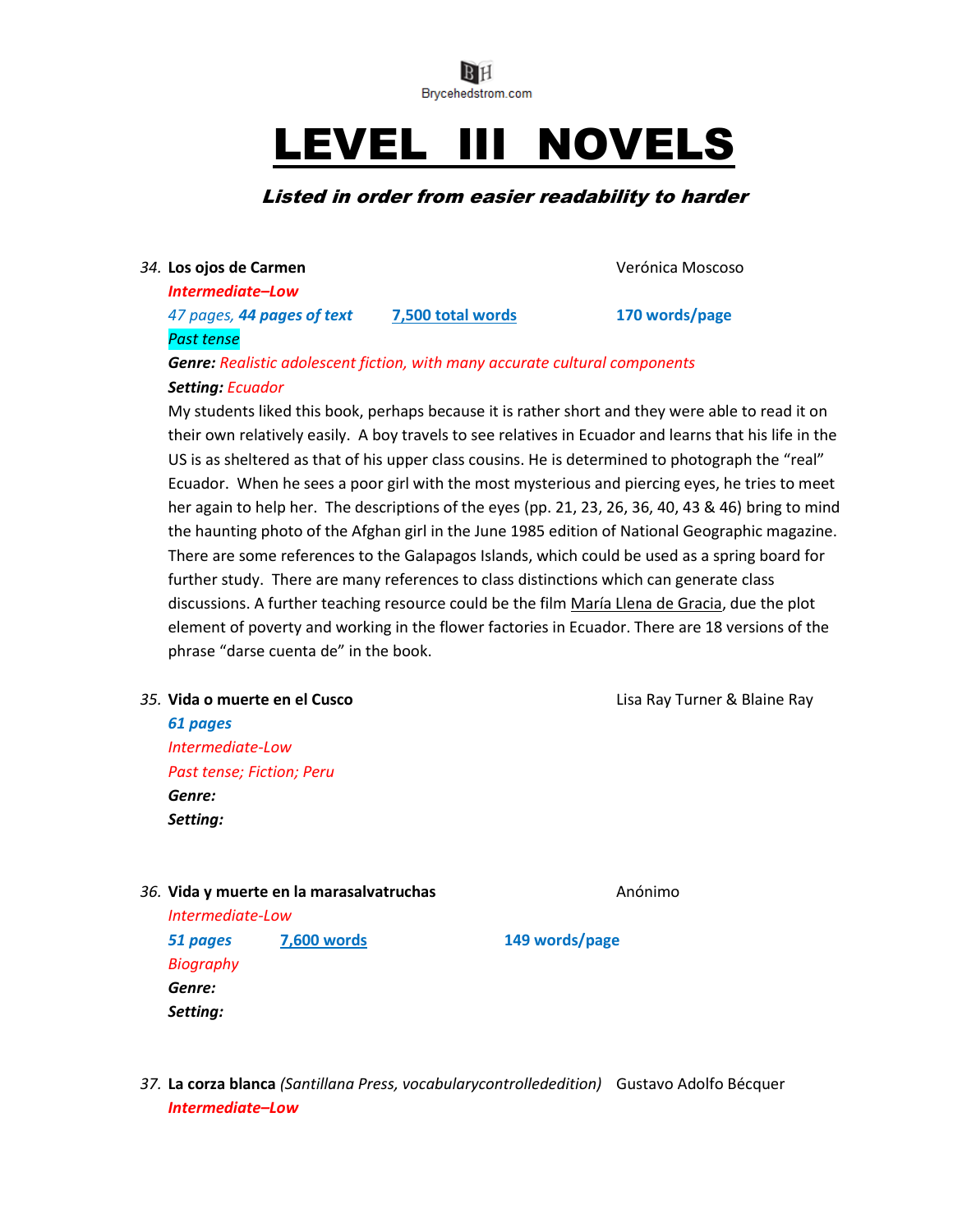

*26 pages* **3,400 words 130 words/page** *Past tense; Fantasy/folklore; Medieval Spain Genre: Setting:*

*38.* **La cruz del diablo** *(Santillana Press, vocabularycontrollededition)* Gustavo Adolfo Bécquer

*Intermediate–Low 32 pages* **3,600 words 113 words/page** *Past tense; Fantasy/folklore; Medieval Spain Genre: Setting:*

*39.* **La hija del sastre** CarrieToth& Carol Gaab *Intermediate-Low* **12,400 words** *Genre: Setting:Fiction, Argentina*

*40.* La guerrasucia **Nathaniel Kirby** Nathaniel Kirby *Intermediate–Low* **12,400 words** *Genre: Setting:Historical fiction, Argentina*

LEVEL IV NOVELS

# Listed in order from easier readability to harder

*41.* **Viajes Fantásticos** Elías Miguel Muñoz *Intermediate–Mid 144 pages Genre: Setting:Historical fiction and fiction, Mexico & Puerto Rico* (McGraw-Hill Storyteller's Series; Introduction by Stephen Krashen)

*42.* **Ladrón de la mente** Elías Miguel Muñoz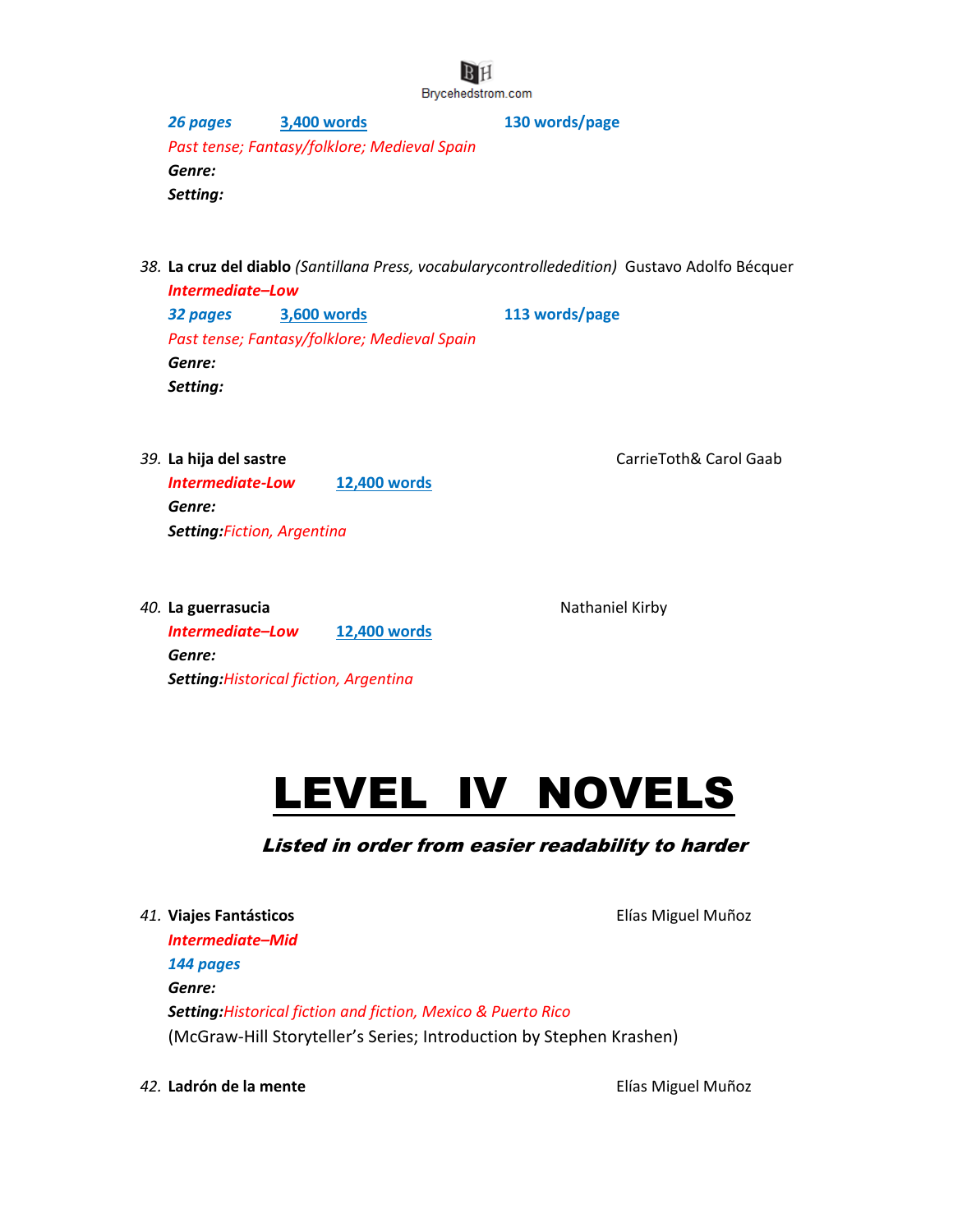#### *Intermediate–Mid*

*136 pages*

*Genre:*

*Setting:*Fiction / Horror, Spain (McGraw-Hill Storyteller's Series; Introduction by Stephen Krashen)

*43.* **Isla se luz** Elías Miguel Muñoz

*Intermediate–Mid 174 pages Genre: Setting:Historical fiction, Caribbean* (McGraw-Hill Storyteller's Series; Introduction by Stephen Krashen)

# *SpanishTranslations of Popular Literature*

*44.* **Escalofríos: Bienvenidos a la casa de la muerte** R.L. Stine *Intermediate–Low(Reading level 4 in English) 124 pages Past tense Genre: Setting:Adolescent horror fiction*

**45. ¿Quién se ha llevado mi queso?** Spencer Johnson, M.D. *Intermediate–Low Written in all tenses Genre: Setting:Self-help book, fiction*

*Intermediate–Mid/High*

*46.* **El alquimista** Paulo Coelho

*197 pages*

*Written in all tenses Genre: Setting:Historically/culturally/geographically/religiously/philosophically-based fiction Highly recommended. See this resource to help students understand this novel[:http://www.brycehedstrom.com/products](http://www.brycehedstrom.com/products)*

*47.* **Hoyos** Louis Sachar

*Intermediate–Mid(Reading level 5 in English) All tenses, fiction Genre: Setting:*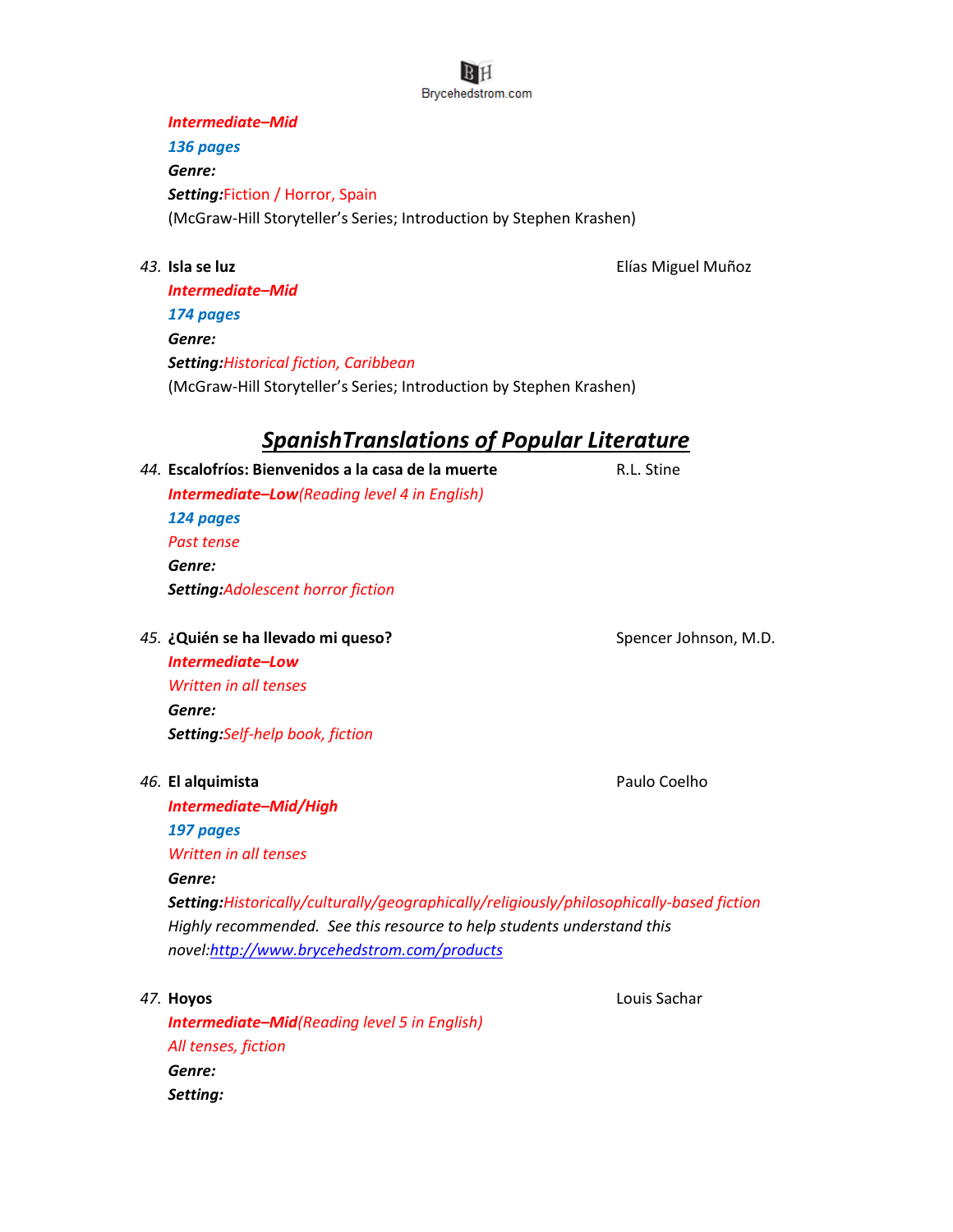*48.* **Harry Potter y la piedra filosofal** J.K. Rowling *Intermediate–Mid(Reading level 5 in English) 254 pages All tenses, fiction Genre: Setting:*

*49.* **Harry Potter y la cámara de los secretos** J.K. Rowling *Intermediate–High(Reading level 6 in English) 286 pages All tenses, fiction Genre: Setting:*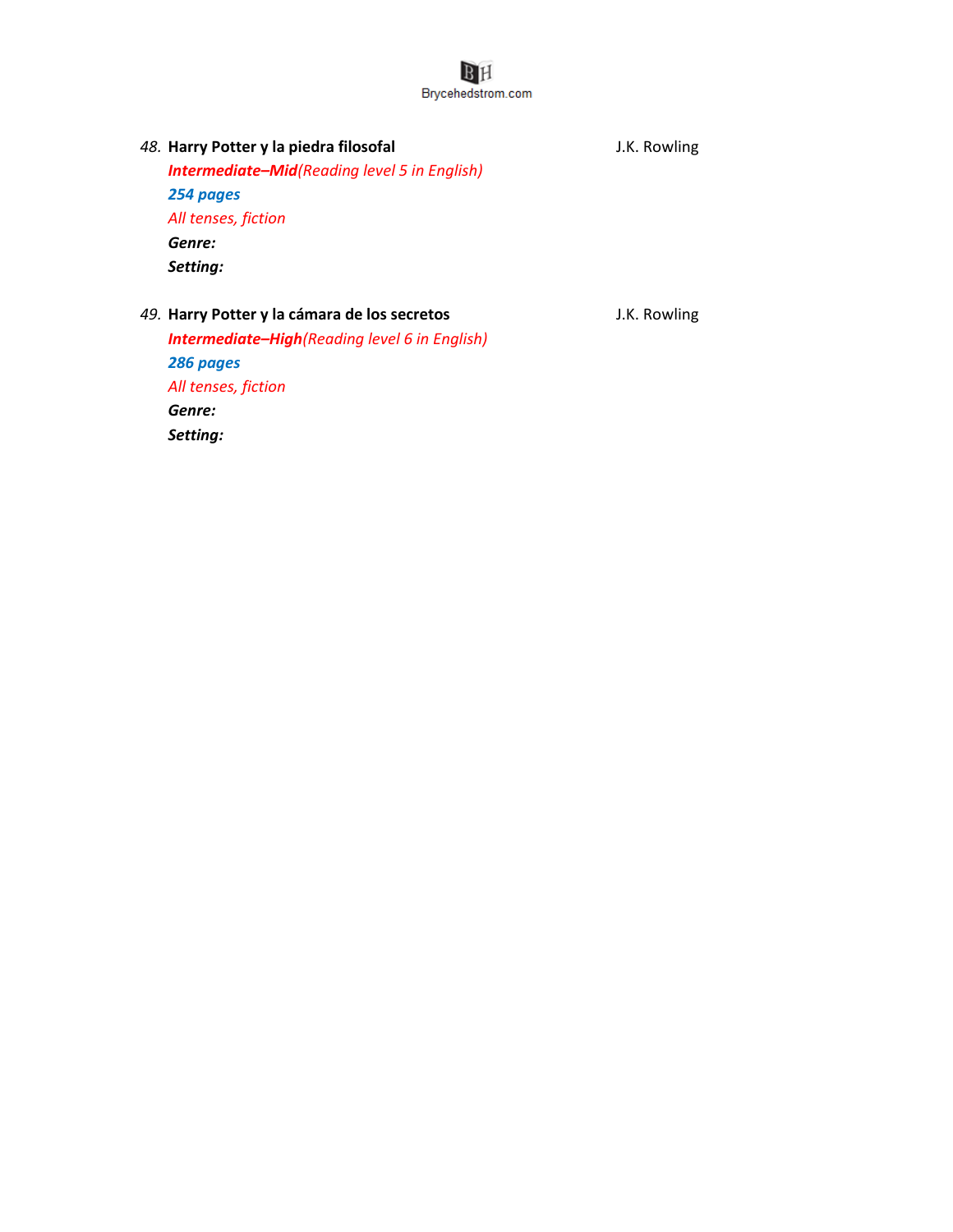

# CONSIDERATIONS FOR CHOOSING READABILITY ORDER

*(How the novels were ranked to facilitate extensive reading)*

*The list above was compiled to help students pick reading materials for their Extensive Reading assignments. Students are required to read novels both in class and outside of class even at the lowest levels.*

# *ORDER*

*The novels on the lists are ranked from easiest to hardest based on their comprehensibility to the average HS language Spanish student. Traditional readability scores are based on length of book, sentence length, word length, rare words per thousand, etc. But those formulas may not apply as neatly to MS/HS students because:*

- *1) They can already read English*
- *2) Their expanded English vocabularies and cognitive ability can help them to recognize cognates*
- *3) They already know something about the world*
- *4) They have interests and prior knowledge about many topics*

*We can take advantage of all of these to help students learn to read in the TL and like it.*

# *READING LEVEL*

*The novels on the list are organized from easiest to hardest reading level based upon feedback from students, teacher experience and information provided by authors. Be careful about selecting books for independent reading based upon what is printed on the book. The reading level printed on the book by the publisher should be thought of as the* **Guided Reading Level** *(the level at which a student can read a novel with the help of a teacher) and not the* **Independent Reading Level** *(the level at which a student can read a novel on their own without the help of a teacher or extensive use of a dictionary). The independent reading will be lower.*

*It is always trying to figure out how the ACTFL levels correspond to the expected levels of students in our classes. A simple system might be: ACTFL Novice Low = level 1, Novice Mid = Level 2, Novice High = Level 3, etc. This is not just a firm description, just a working definition that can be used to try and organize a reading program.* 

*The reading level printed on the novel does not always correspond to the actual comprehensibility of a novel because of the variables of linguistic ability, familiarity with a genre or author, and background knowledge.If students cannot understand what they are reading, they need to drop down the level or find a genre with which they are more comfortable.*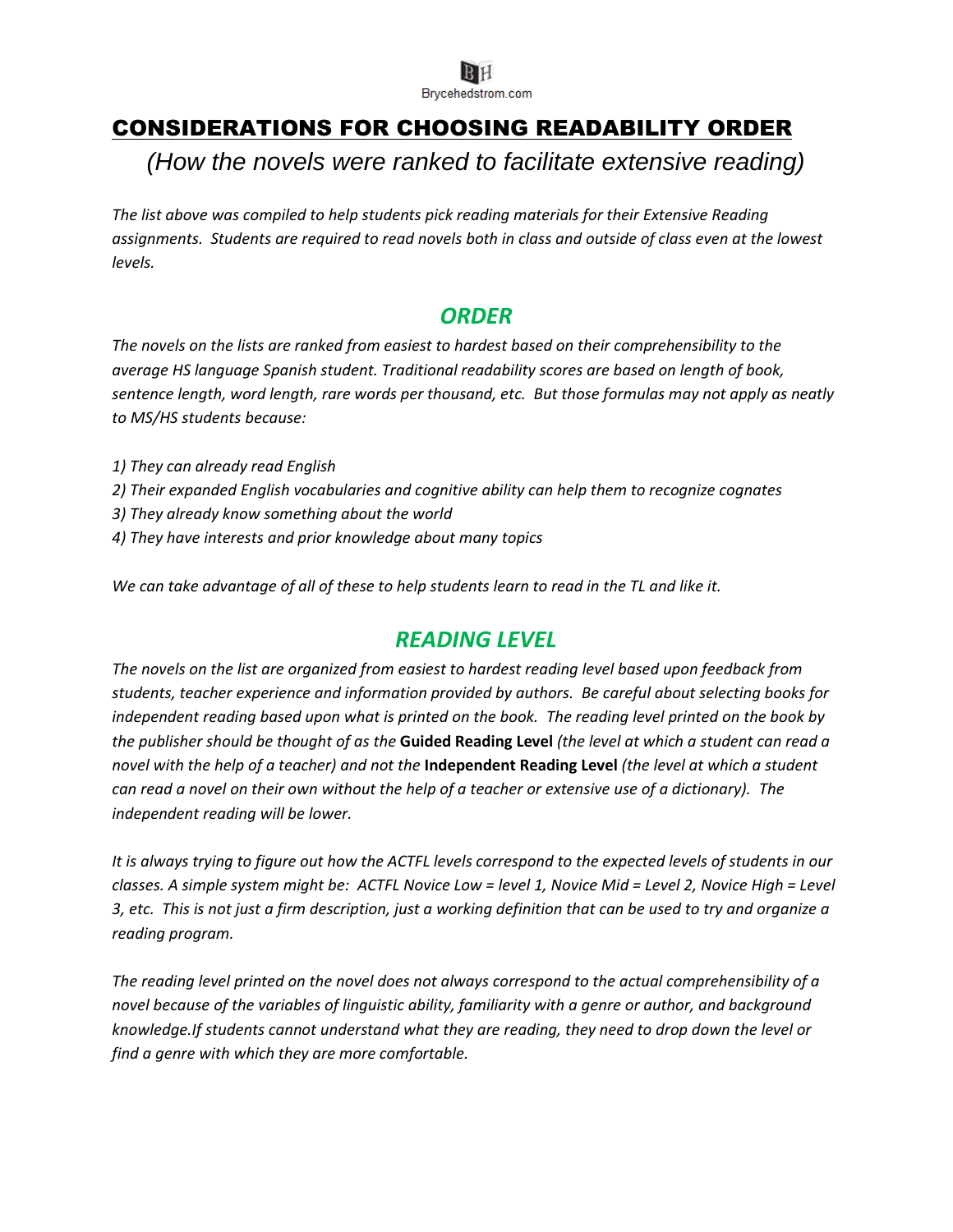

*A big problem with high achieving students is that they often choose books that are too hard for them. Do not allow them to fall into that trap. Teach them that they do not always have to be brilliant—that they can relax and read something that is interesting and enjoyable to them. They are not required to prove how bright they are all of the time.*

# *WORD COUNT vs. PAGE COUNT*

*The word count is important because there is so much variability between the number of words on a page from book to book. Even though all of these books would be considered text-rich books, or "chapter books" the words per page can vary between 50 and 200 due to many factors such as the size of the font, the amount of dialogue and the illustrations.*

*The total word count for each novel is based on the actual words in the story. It does not include glossing or vocabulary lists. The word count does not always correspond with the level of difficulty of a novel—a long novel can still be at a lower reading level.*

# *DESCRIPTIONS*

*Descriptions such as "realistic fiction, fantasy, teen fiction, historical fiction, etc. We may need to make some of the definitions more concise so that they correspond to generally recognized categories and are helpful to students, teachers and administrators.*

# *USEFULNESS*

*The usefulness triple play is comprehensibility, interest and cultural relevance. Too often we have settled for only comprehension. Most of the novels on these lists hit all three areas: they are understandable to students, they have a story with an interesting plot (or at least some compelling points) and they have to do with the culture of the target language.*

# *READING REQUIREMENTS*

*Since there is such a close correlation between the amount of free reading and achievement in a language, students in levels 2-AP are required to read a certain number of words in Spanish each semester. In an interview by Ken Schimdt, foreign language reading researcher Beniko Mason*[\(http://www.benikomason.net/articles/Interview\\_By\\_Ken\\_Schmidt/index.html\)](http://www.benikomason.net/articles/Interview_By_Ken_Schmidt/index.html)*describes how she required Japanese university students learning English to read 70 to 100 pages per week—all together, about 1000 pages per semester:* 

*Their reading speed in a second language is between 100 to 150 words per minute. The average native high school student reads about 200 words per minute in the native language, and the average college student reads 300 words per minute in the native language.*